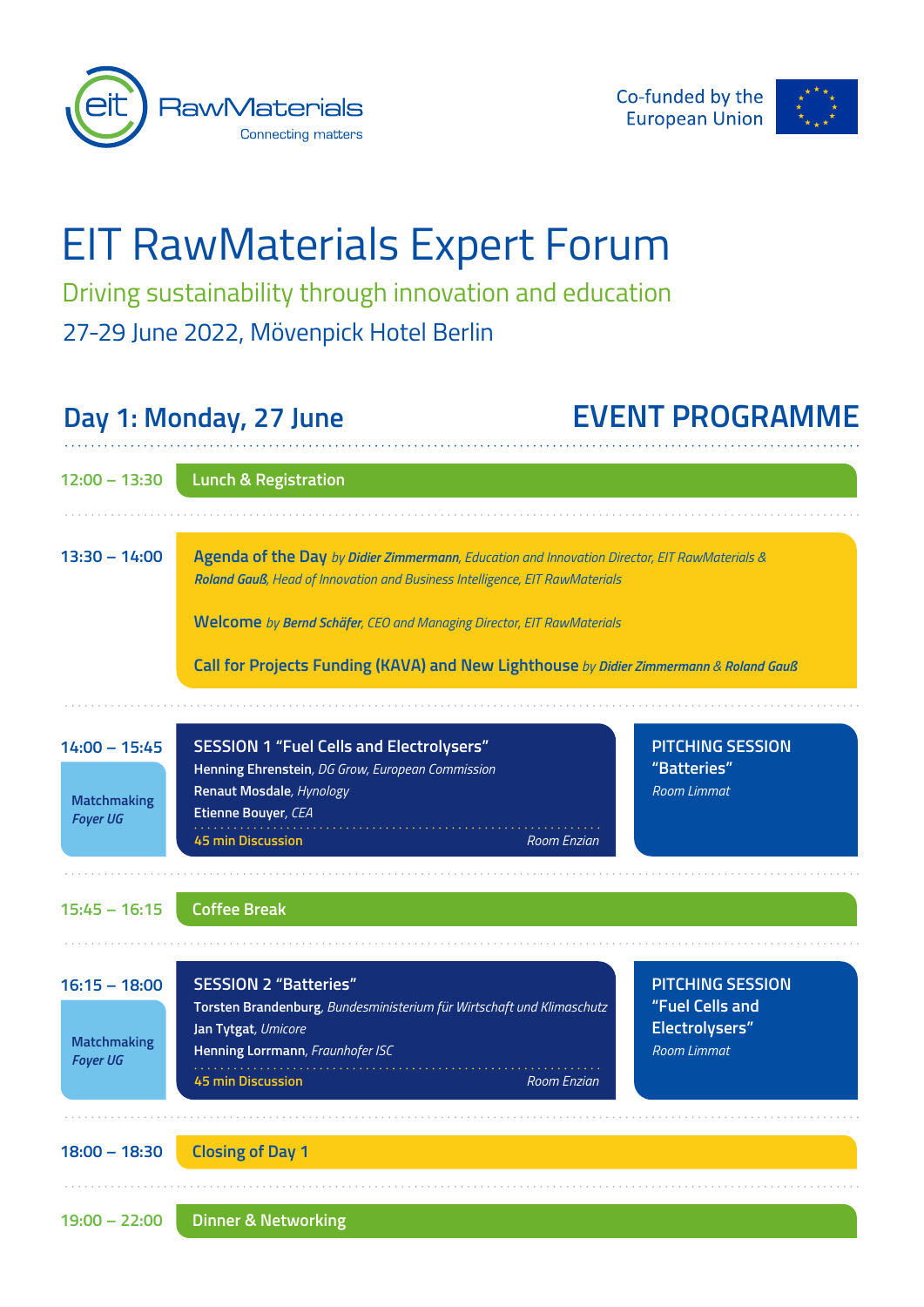### **Day 2: Tuesday, 28 June**